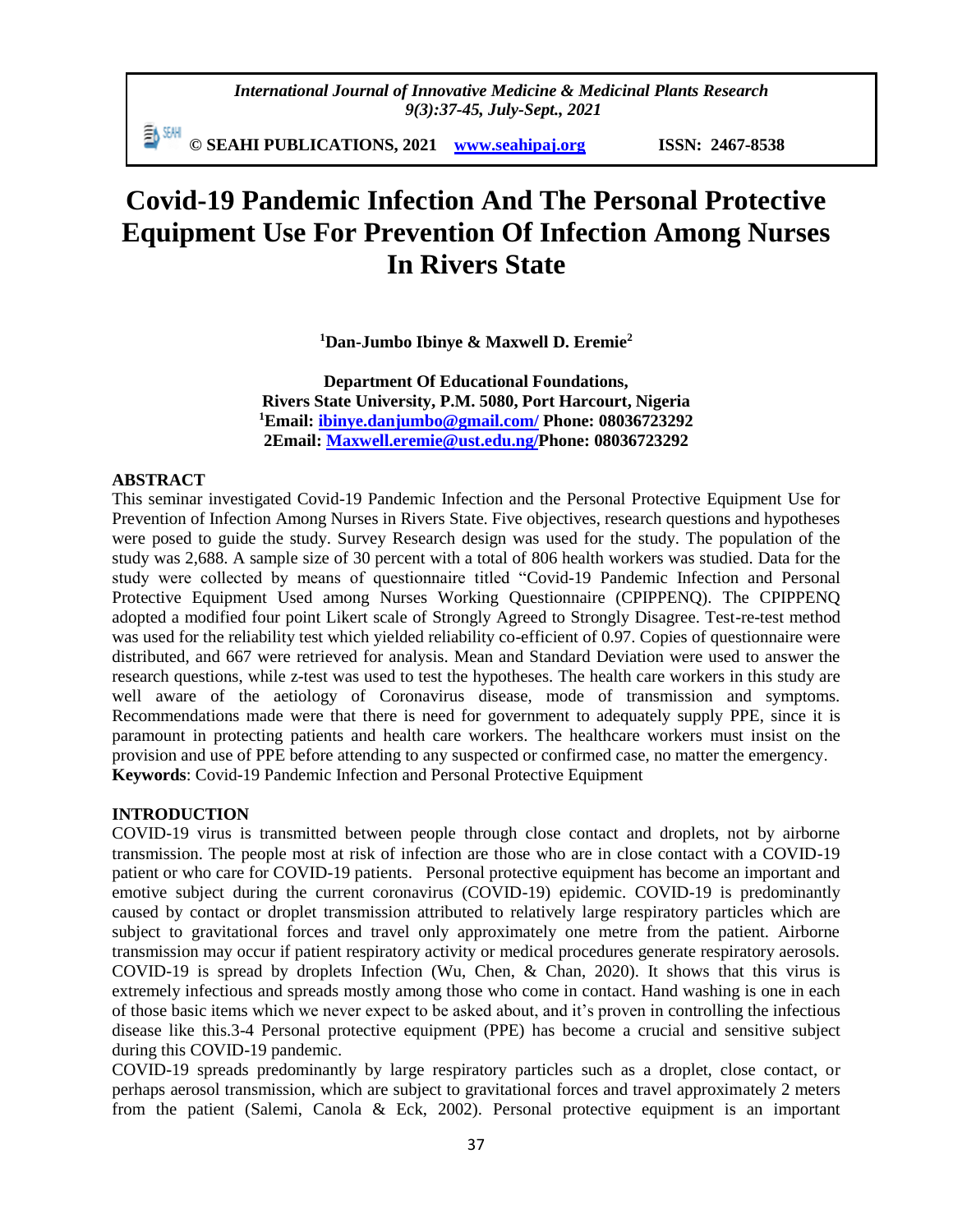component, but only one part, of a system protecting staff and other patients from COVID-19 crossinfection. Appropriate use significantly reduces risk of viral transmission. Personal protective equipment should logically be matched to the potential mode of viral transmission occurring during patient care – contact, droplet, or airborne. The covid-19 pandemic poses a huge challenge for nurses, midwives, doctors and the laboratory staff. Government at all level should be very serious in providing additional protection for both the nurses and patients, nurses and other health professionals, nurses and their families and nurses and their communities. If the government and other stakeholders interested in the wellbeing of its citizenry are serious to achieve success in the fight against the corona virus pandemic, they must remember that providing health care services without adequate protection present a very high risk of covid-19 infection to the nurse and other health care providers.

Personal protective equipment such as gloves, face masks, boots, earplugs, goggles, hard hats, thin protective clothing, respirators, safety shoes are essential components, but only one aspect of a system, protecting staff and other patients from COVID-19 cross infection, Setti, Passarini, De Gennaro, Barbieri, Perrone, Borelli, Palmisani, Di Gilio, Piscitelli, & Miani, (2020). Appropriate use of PPE significantly reduces the danger of viral transmission. Personal protective equipment should be up to the noble standards to stop the transmission from patient care contact, droplet, or airborne. Recommendations from international organizations have specified different protective tools, but the proper technique to use equipment isn't much highlighted. Uncertainty remains around specific details of protective equipment, including hoods, gloves, mask type, and the potential for re use of PPE kit. Moreover, preventing transmission of this deadly COVID -19 virus requires two major things: make availability of high standard PPE and appropriate technique to use this equipment by our frontline healthcare workers. Without proper Hand hygiene and proper use of PPE, it's impossible to scale back the danger of infections, especially in frontline Nurses.

The nurse is the one that goes close to the patient most hence the entire nursing community is in the risk zone and everyone have seen the unprecedented levels of overwork by nurses. These overwork ranges from taking care of patients in the intensive care units, those directly involved in the management of covid-19 pandemic and those involved in home care even management of their own immediate families. Often times they don't have adequate rest, there is no support nor assistance, non to allay their fears and anxiety, with little hazard allowances attached to their monthly salary they tend to break down mentally. The nurse is a human whose body fluid includes blood and water. She needs help and support to allay her fear and anxiety of the possibility of getting the infection and also infecting other members of her family hence this research work to investigate the covid-19 pandemic infection and the personal protective equipment used amongst nurses working in the public and private sectors in Port Harcourt, Rivers State.

# **Statement of the problem**

The COVID-19 pandemic has posed a great challenge for healthcare systems, as the disease has spread explosively, exceeding hospital capacities and placing Nurses at high risk of exposure. The current global stockpile of PPE is insufficient, particularly for medical masks and respirators; the supply of gowns and goggles is soon expected to be insufficient also. Surging global demand − driven not only by the number of COVID-19 cases but also by misinformation, panic buying and stockpiling − will result in further shortages of PPE globally. The capacity to expand PPE production is limited, and the current demand for respirators and masks cannot be met, especially if the widespread, inappropriate use of PPE continues. Nursing care is the greatest investment made in health care and accordingly has the greatest impact on patient outcomes. Patricia Schwerdtle, Clifford J. Connell, Susan Lee, Virginia Plummer, Philip Russo, Ruth Endacott, Lisa Kuhn, 2020 The hazard faced by nurses in this pandemic has nothing to be compared to their hazard allowance. For instance, the hazard allowance of nurses on a monthly bases ranges between N3,750 to N4,000. There is an increased fear and anxiety in the nurses who are currently assisting in curbing the covid-19 pandemic.

# **Purpose of the Study**

The purpose of this study is to investigate the use of personal protective equipment in the prevention of covid-19 pandemic infection among nurses in both the private and public sectors hospitals and health centres in Rivers State. Specifically, the study is aimed at achieving the following objectives;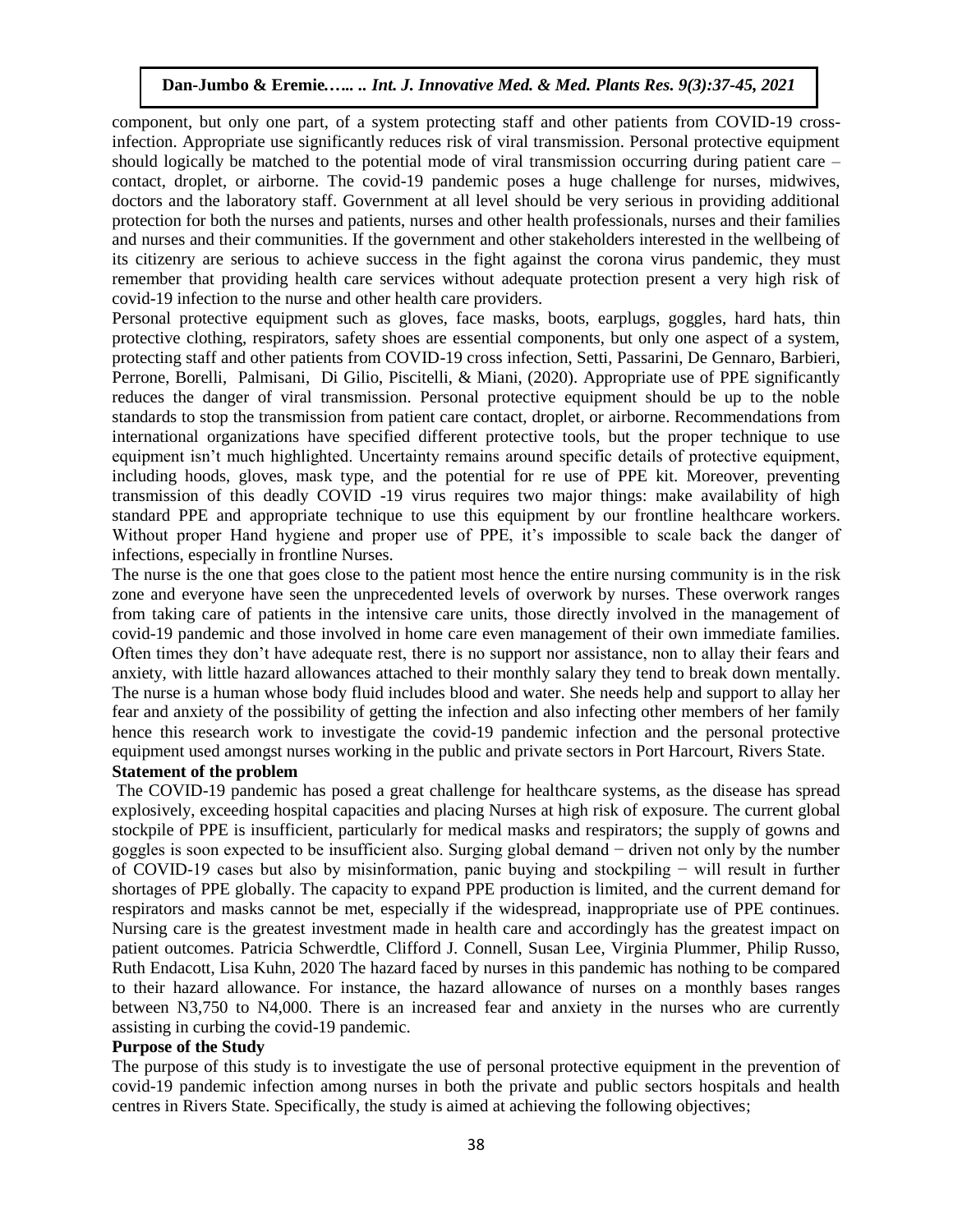- 1. To ascertain the knowledge of covid-19 infection amongst public and private sector nurses.
- 2. To ascertain the quality and quantity of personal protective equipments supply to nurses in both the public and private sectors
- 3. To ascertain the effectiveness of personal protective equipment in the prevention of infection amongst nurses in the public and private sectors.
- 4. To ascertain the knowledge of proper use of personal protective equipment in the prevention of infection among nurses in the public and private sectors.
- 5. To ascertain the fear and anxiety of nurses to the use of the personal protective equipment in the prevention of infection.

# **Research Questions**

- 1. What is the knowledge of public and private nurses as regards the covid-19 infection?
- 2. What is the quality and quantity of personal protective equipment supply to nurses in the public and private health care sectors?
- 3. What is the effectiveness of personal protective equipment in the prevention of covid-19 infection amongst nurses in the public and private health sectors?
- 4. What is the knowledge of public and private health care in the proper use of personal protective equipment in the prevention of covid-19 infection?
- 5. What are the fear and anxiety of public and private health care nurses to the use of the personal protective equipment in the prevention of covid-19.

# **Hypotheses**

- 1. There is no significant difference between public and private sector nurses in the knowledge of covid-19 infection.
- 2. There is no significant difference in the quality and quantity of personal protective equipment supply to nurses in the public and private health care sector.
- 3. There is no significant difference in the effectiveness of the personal protective equipment in the prevention of infection amongst nurses in the public and private health sectors.
- 4. There is no significant difference in the knowledge of proper use of personal protective equipment amongst nurses in the public and private health sectors.
- 5. There is no significant difference in the fear and anxiety amongst public and private health care nurses to the use of the personal protective equipment.

# **METHODOLOGY**

The study adopted a descriptive survey research design and was conducted in Port Harcourt, Rivers State. The Population was of 2,688 health workers from the selected public and private health facilities out of which a sample of 806 was drawn, representing 30 percent of the total population. Data for the study was collected through well-structured questionnaire personally developed and administered by the researcher. The study adopted a five-point rating scale ranging from Very High Extent (VHE) to Very Low Extent (VLE).Reliability for the instrument was determined using test-retest which yielded 0.87. Copies of the questionnaire were valid and 667 usable for study. Mean with standard deviation was used to answer the research questions while z-test was used to test the null hypotheses. The null hypothesis was rejected where the z-calculated value was more than the z-table value otherwise it was not rejected.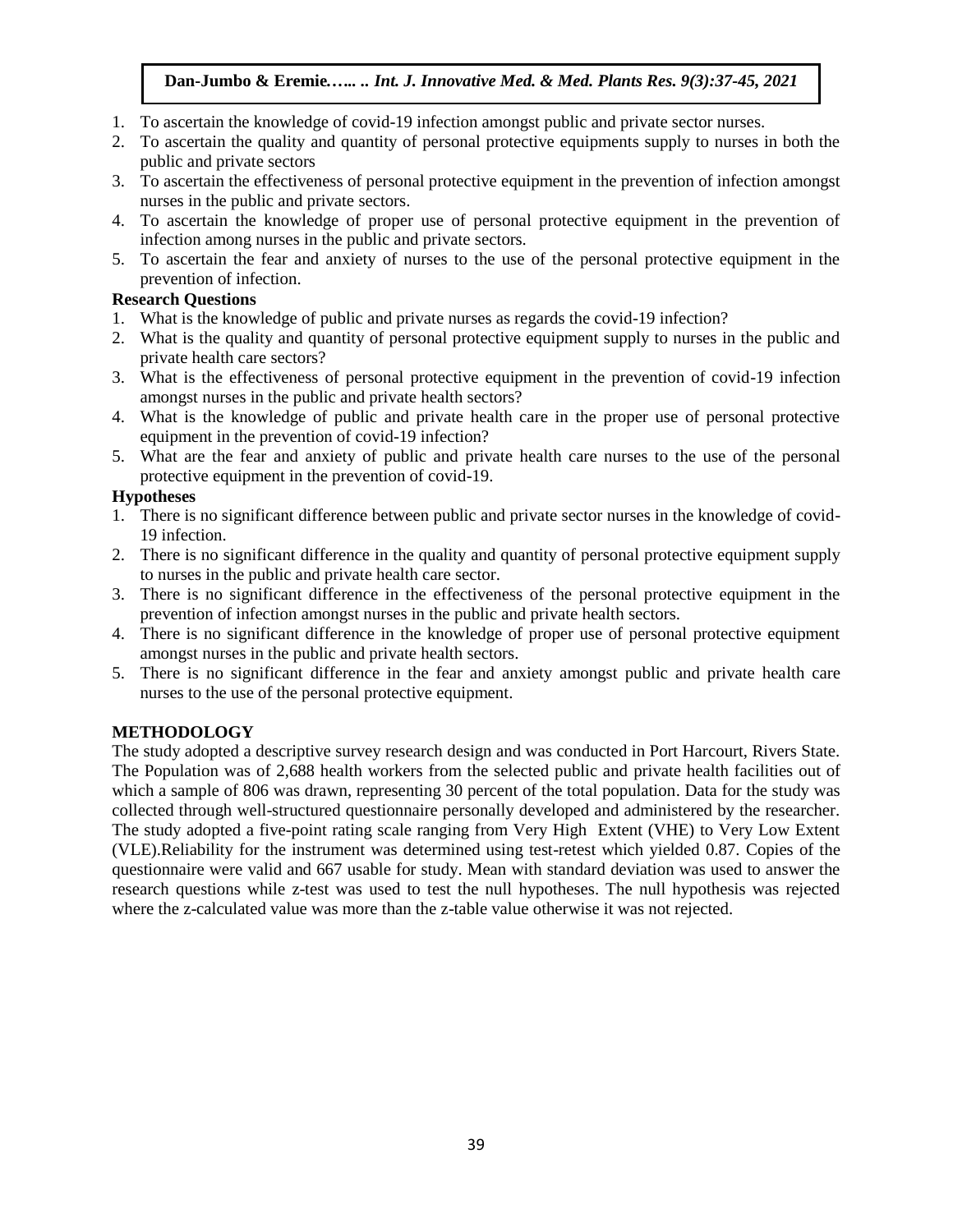# **RESULTS**

The results obtained from the respondents is shown below:

The result of the study was presented according to the research questions and null hypotheses that guided the study. The findings were presented according to research questions and hypotheses tested in the tables below.

**Research Question 1:** *What is the knowledge of public and private nurses as regards the covid-19 infection?*

# **Table 4.1: Mean and Standard Deviation on the knowledge of public and private nurses as regards the covid-19 infection**

**(N = 667)**

|              |                                                                                     |            | Private Nurse $= 268$ |                |                   | Public Nurse = 399 |                |  |
|--------------|-------------------------------------------------------------------------------------|------------|-----------------------|----------------|-------------------|--------------------|----------------|--|
| S/N          | <b>Item Statements</b>                                                              | $\chi_{1}$ | <b>SD</b>             | <b>Remarks</b> | ${\mathcal{X}}_2$ | <b>SD</b>          | <b>Remarks</b> |  |
| $\mathbf{1}$ | COVID-19 is transmitted by<br>direct contact with infected<br>persons               | 3.01       | 1.05                  | Agreed         | 2.51              | 1.12               | Agreed         |  |
| 2            | COVID-19 is transmitted by 2.90<br>dealing with domestic animals                    |            | 1.10                  | Agreed         | 2.71              | 1.10               | Agreed         |  |
| 3            | may be<br>The<br>virus<br>more<br>dangerous in patients<br>with<br>chronic diseases | 3.04       | 0.93                  | Agreed         | 2.29              | 1.14               | Disagreed      |  |
| 4            | Heath care workers are more<br>prone to COVID-19                                    | -1.68      | 0.90                  | Disagreed      | 3.15              | 0.99               | Agreed         |  |
|              | <b>Total Mean &amp; SD</b><br>$=$                                                   | 10.63      | 3.98                  |                | 10.66             | 4.35               |                |  |
|              | Grand Mean & SD<br>$=$                                                              | 2.65       | 0.99                  |                | 2.66              | 1.08               |                |  |
|              | Course Field Curvey (2020)                                                          |            |                       |                |                   |                    |                |  |

**Source: Field Survey, (2020)**

Table 4.1 which was for research question one showed that three items were agreed. The respondents agreed that COVID-19 is transmitted by direct contact with infected persons. The virus may be more dangerous in patients with chronic diseases. COVID-19 is transmitted by dealing with domestic animals. The confirmation was made with a grand mean of 2.65 and standard deviation of 0.99 for Private Nurse while that of Pubic Nurse were 2.66 and 1.08 for mean and standard deviation.

**Research Question 2:** *What is the quality and quantity of personal protective equipment supply to nurses in the public and private health care sectors?*

**Table 4.2: Mean and Standard Deviation on the quality and quantity of personal protective**  equipment supply to nurses in the public and private health care sectors  $(N = 667)$ 

|     |                                                |            | <b>Private Nurse = 268</b> |                |             | <b>Public Nurse = 399</b> |                |
|-----|------------------------------------------------|------------|----------------------------|----------------|-------------|---------------------------|----------------|
| S/N | <b>Item Statements</b>                         | $\chi_{1}$ | <b>SD</b>                  | <b>Remarks</b> | $\chi_{_2}$ | <b>SD</b>                 | <b>Remarks</b> |
|     | The quality of PPE is commendable              | 1.83       | 1.01                       | Disagreed      | 3.20        | 0.93                      | Agreed         |
| 2   | There is no concern for the quality<br>of PPE  | 3.43       | 0.76                       | Agreed         | 3.21        | 0.96                      | Agreed         |
|     | There is shortage of PPE                       | 3.11       | 1.00                       | Agreed         | 3.21        | 0.90                      | Agreed         |
| 4   | PPE is not available in all health<br>facility | 3.05       | 0.91                       | Agreed         | 3.12        | 0.99                      | Agreed         |
|     | <b>Total Mean &amp; SD</b><br>$=$              | 11.42      | 3.68                       |                | 12.74       | 3.78                      |                |
|     | <b>Grand Mean &amp; SD</b><br>$=$              | 2.85       | 0.92                       |                | 3.18        | 0.94                      |                |

#### **Source: Field Survey, (2020)**

Table 4.2 which was for research question two showed that all the items were agreed. The respondents agreed that the quality of PPE's are commendable but the quantity is in short fall. The confirmation was made with a grand mean of 2.85 and 0.92 while standard deviation of 3.18 and 0.94 for both private and public nurse.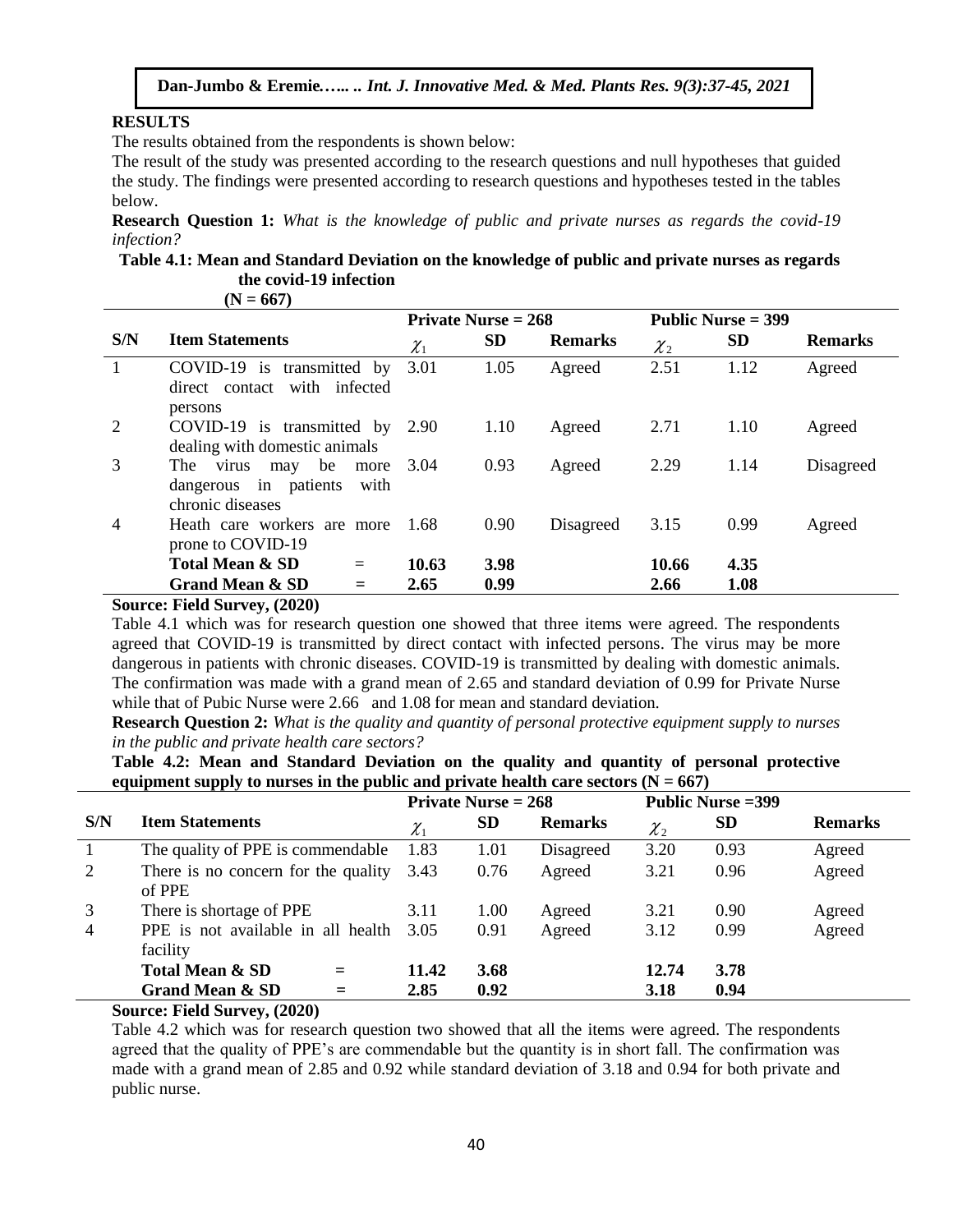**Research Question 3:** *What is the effectiveness of personal protective equipment in the prevention of covid-19 infection amongst nurses in the public and private health sectors?*

**Table 4.3: Mean and Standard Deviation on the effectiveness of personal protective equipment in the prevention of covid-19 infection amongst nurses in the public and private health sectors (N = 667)**

|                |                                                                                                                                               |            | <b>Private Nurse = 268</b> |                |            | Public Nurse $=$ 399 |                |  |  |
|----------------|-----------------------------------------------------------------------------------------------------------------------------------------------|------------|----------------------------|----------------|------------|----------------------|----------------|--|--|
| S/N            | <b>Item Statements</b>                                                                                                                        | $\chi_{1}$ | SD.                        | <b>Remarks</b> | $\chi_{2}$ | SD.                  | <b>Remarks</b> |  |  |
|                | Staff should have access to the PPE<br>that protects them for the appropriate<br>setting and context                                          | 3.63       | 0.65                       | Agreed         | 3.33       | 1.02                 | Agreed         |  |  |
| $\overline{2}$ | Gloves and aprons are subject to<br>single use, with disposal after each<br>patient or resident contact                                       | 3.60       | 0.77                       | Agreed         | 3.11       | 1.09                 | Agreed         |  |  |
| 3              | Fluid-repellent surgical mask and eye<br>protection can be used for a session<br>of work, rather than a single patient<br>or resident contact | 3.62       | 0.66                       | Agreed         | 3.15       | 1.08                 | Agreed         |  |  |
| 4              | Hand hygiene should be practised<br>and extended to exposed forearms,<br>after removing any element of PPE                                    | 3.05       | 1.05                       | Agreed         | 3.14       | 1.05                 | Agreed         |  |  |
|                | Total Mean & SD<br>$=$                                                                                                                        | 13.9       | 3.13                       |                | 12.73      | 4.24                 |                |  |  |
|                | <b>Grand Mean &amp; SD</b>                                                                                                                    | 3.47       | 0.78                       |                | 3.18       | 1.06                 |                |  |  |

**Source: Field Survey, (2020)**

Table 4.3 which was for research question three showed that all the items were agreed. The respondents agreed that Staff should have access to the PPE that protects them for the appropriate setting and context. Gloves and aprons are subject to single use, with disposal after each patient or resident contact, if the above are done rightly, all believes that PPE is effective in preventing covid-19. The confirmation was made with a grand mean of 3.47 and 0.78 and standard deviation of 3.18 and 1.06 as responses of the respondents on both private and public nurse.

**Research Question 4:** *What is the knowledge of public and private health care in the proper use of personal protective equipment in the prevention of covid-19 infection?*

**Table 4.4: Mean and Standard Deviation on the knowledge of public and private health care in the proper use of personal protective equipment in the prevention of covid-19 infection? (N = 667)**

| S/N | <b>Item Statements</b>                                                                                                                            |             | Private Nurse $= 268$ |                | 399               | Public Nurse = |                |  |
|-----|---------------------------------------------------------------------------------------------------------------------------------------------------|-------------|-----------------------|----------------|-------------------|----------------|----------------|--|
|     |                                                                                                                                                   | $\chi_{_1}$ | <b>SD</b>             | <b>Remarks</b> | ${\mathcal{X}}_2$ | <b>SD</b>      | <b>Remarks</b> |  |
|     | carefully<br>don't<br>Use<br>spread<br>$\overline{\phantom{m}}$<br>contamination                                                                  | 3.08        | 0.97                  | Agreed         | 3.10              | 1.10           | Agreed         |  |
| 2   | Remove and discard carefully, either 3.38<br>or immediately<br>at the doorway<br>outside<br>patient<br>room,<br>remove<br>respirator outside room |             | 0.88                  | Agreed         | 3.18              | 1.03           | Agreed         |  |
| 3   | Done before contact with the patient,<br>generally before entering the room                                                                       | 3.18        | 0.99                  | Agreed         | 3.29              | 0.95           | Agreed         |  |
| 4   | Immediately perform hand hygiene                                                                                                                  | 1.91        | 1.02                  | Agreed         | 3.63              | 0.71           | Agreed         |  |
|     | <b>Total Mean &amp; SD</b><br>$=$                                                                                                                 | 11.55       | 3.86                  |                | 13.2              | 3.79           |                |  |
|     | <b>Grand Mean &amp; SD</b><br>$=$                                                                                                                 | 2.88        | 0.96                  |                | 3.03              | 0.94           |                |  |

**Source: Field Survey, (2020)**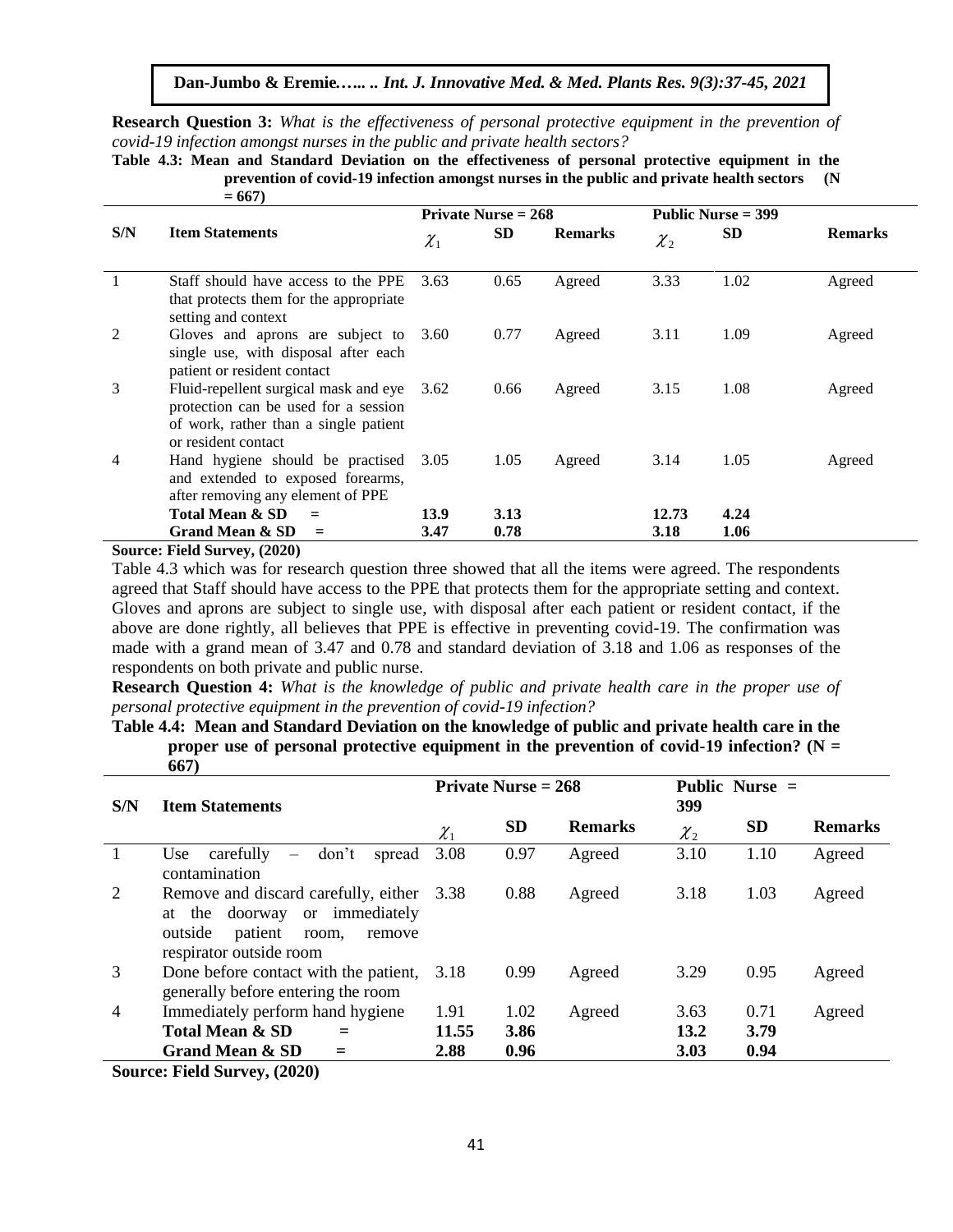Table 4.4 which was for research question four showed that all the items were agreed. The respondents agreed that proper knowledge of the use of PPE will help to protect them that is remove and discard carefully, either at the doorway or immediately outside patient room, remove respirator outside room. The confirmation was made with a grand mean of 2.88 and 0.96 and standard deviation of 3.03 and 0.94 respectively.

**Research Question 5:** *What are the fear and anxiety of public and private health care nurses to the use of the personal protective equipment in the prevention of covid-19?*

**Table 4.5: Mean and Standard Deviation on are the fear and anxiety of public and private health care nurses to the use of the personal protective equipment in the prevention of covid-19 (N = 667)**

| S/N            | <b>Item Statements</b>                                            | Private Nurse $= 268$         |           |                |            |           |                |
|----------------|-------------------------------------------------------------------|-------------------------------|-----------|----------------|------------|-----------|----------------|
|                |                                                                   | $\chi_{\scriptscriptstyle 1}$ | <b>SD</b> | <b>Remarks</b> | $\chi_{2}$ | <b>SD</b> | <b>Remarks</b> |
|                | Fear of being infected with covid-19                              | 1.83                          | 1.01      | Disagreed      | 3.20       | 0.93      | Agreed         |
| 2              | Fear of infecting family members                                  | 3.43                          | 0.76      | Agreed         | 3.21       | 0.96      | Agreed         |
| 3              | Fear of financial insecurity due to the<br>impact of the pandemic | 3.11                          | 1.00      | Agreed         | 3.21       | 0.90      | Agreed         |
| $\overline{4}$ | Fear of lack of insurance coverage<br>services                    | 3.05                          | 0.91      | Agreed         | 3.12       | 0.99      | Agreed         |
|                | Total Mean & SD                                                   | 11.42                         | 3.68      |                | 12.74      | 3.78      |                |
|                | <b>Grand Mean &amp; SD</b>                                        | 2.85                          | 0.92      |                | 3.18       | 0.94      |                |

#### **Source: Field Survey, (2020)**

Table 4.5 which was for research question five showed that all the items were agreed. The respondents agreed that there is Provision of Personal Protective Equipment (PPE) to all staff who have direct contact with all patients. Adequate surveillance policy has been put in place by the Government will protect them and also prevent them from being infected with covid-19 to procure PPE's for all health facilities. The confirmation was made with a grand mean of 2.85 and 0.92 while standard deviation of 3.18 and 0.94 for both Public and Private nurse.

### **Test of Hypotheses**

**Hypotheses 1:** There is no significant difference between public and private sector nurses in the knowledge of covid-19 infection.

**Table 4.6: z-test Analysis on the mean responses of public and private sector nurses in the knowledge of covid-19 infection.**

| <b>Respondents</b>  | N                                  | x    | <b>SD</b> | <b>Std</b>   | DF  | A    | z-cal | z-crit | <b>Decision</b> |  |
|---------------------|------------------------------------|------|-----------|--------------|-----|------|-------|--------|-----------------|--|
|                     |                                    |      |           | <b>Error</b> |     |      |       |        |                 |  |
| Private Nurse       | 2.68                               | 2.65 | 0.99      |              |     |      |       |        |                 |  |
|                     |                                    |      |           | 0.07         | 665 | 0.05 | 0.14  | 1.96   | Accepted        |  |
| <b>Public Nurse</b> | 399                                | 2.66 | 0.08      |              |     |      |       |        |                 |  |
| $\sim$<br>----      | $\sim$ $\sim$ $\sim$ $\sim$ $\sim$ |      |           |              |     |      |       |        |                 |  |

**Source: Field Survey, (2020)**

From the z–test in Table 6, the t–calculated value of 0.14 is less than t–critical value of 1.96 at 0.05 levels of significance and 665 degree of freedom. The null hypothesis is accepted.

**Hypotheses 2**: There is no significant difference in the quality and quantity of personal protective equipment supply to nurses in the public and private health care sector.

**Table 4.7: z- test Analysis on the mean responses of the quality and quantity of personal protective equipment supply to nurses in the public and private health care sector**

|                        |         | 7 I T J |           |                     |     |          |       |        |                 |  |
|------------------------|---------|---------|-----------|---------------------|-----|----------|-------|--------|-----------------|--|
| <b>Respondents</b>     | N       | x       | <b>SD</b> | Std<br><b>Error</b> | DF  | $\alpha$ | z-cal | z-crit | <b>Decision</b> |  |
| Private Nurse          | 268     | 2.85    | 0.92      | 0.07                | 665 | 0.05     | 4.71  | 1.96   | Rejected        |  |
| <b>Public Nurse</b>    | 399     | 3.18    | 0.94      |                     |     |          |       |        |                 |  |
| <b>THEFT</b><br>$\sim$ | (0.000) |         |           |                     |     |          |       |        |                 |  |

**Source: Field Survey, (2020)**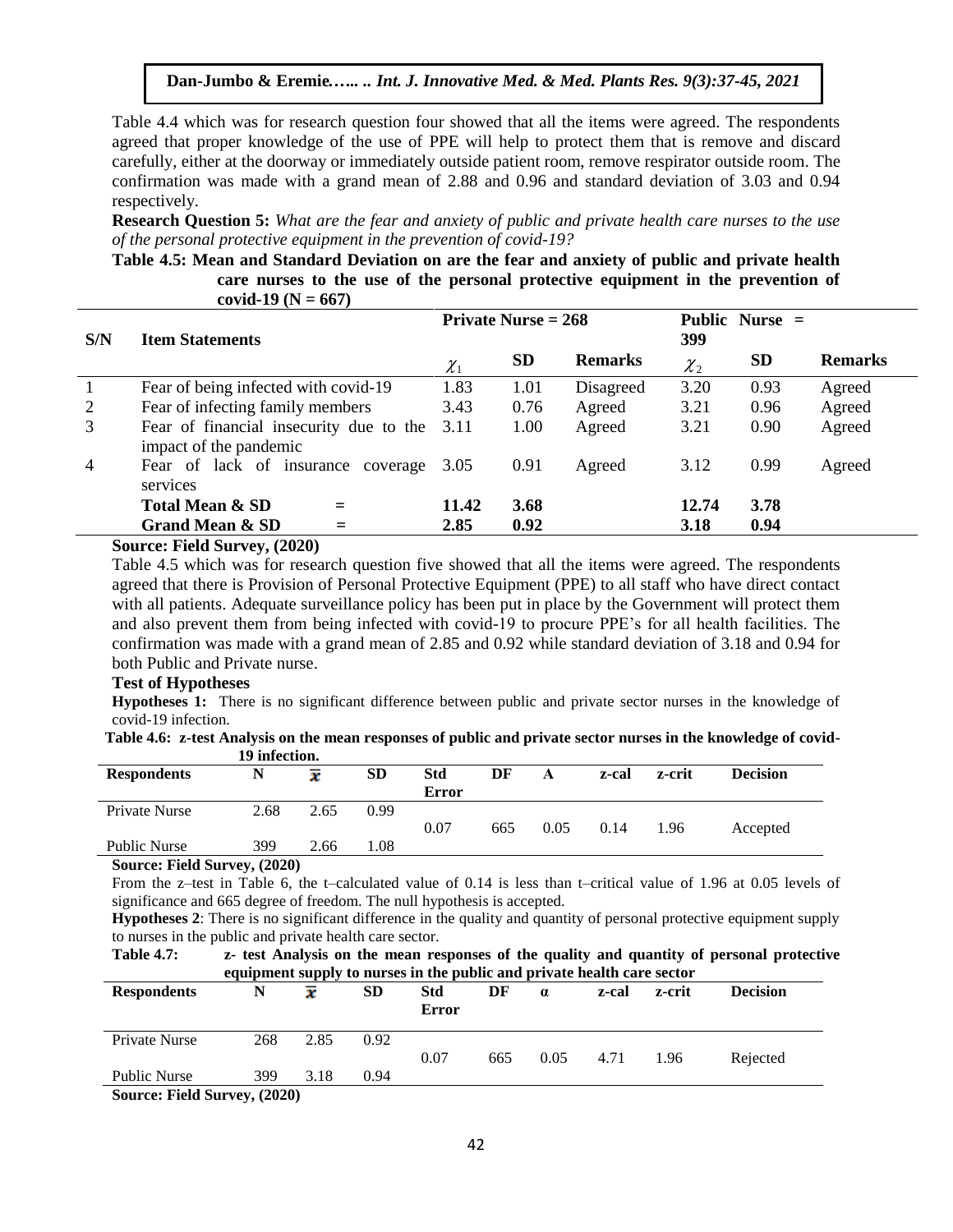From the  $z$  – test in Table 7, the calculated value is 4.71 while the  $z$  – critical value is 1.96 at 0.05 level of significance. The  $z -$  calculated value is greater than  $z -$  critical value, the null hypothesis is therefore Rejected.

**Hypotheses 3:** There is no significant difference in the effectiveness of the personal protective equipment in the prevention of infection amongst nurses in the public and private health sectors.

**Table 4.8: Z**-**test Analysis on the Mean Responses of the effectiveness of the personal protective equipment in the prevention of infection amongst nurses in the public and private health sectors**

|                                             | --------------- |                     |           |                      |     |      |       |        |          |
|---------------------------------------------|-----------------|---------------------|-----------|----------------------|-----|------|-------|--------|----------|
| <b>Respondents</b>                          | N               | $\overline{\bm{x}}$ | <b>SD</b> | Std.<br><b>Error</b> | DF  | A    | z-cal | z-crit | Decision |
| Private Nurse                               | 268             | 3.47                | 0.78      |                      |     |      |       |        |          |
|                                             |                 |                     |           | 0.06                 | 665 | 0.05 | 4.83  | 1.96   | Rejected |
| <b>Public Nurse</b>                         | 399             | 3.18                | 1.06      |                      |     |      |       |        |          |
| $\alpha$ $\mathbf{E}$ $\mathbf{H}$ $\alpha$ |                 |                     |           |                      |     |      |       |        |          |

**Source: Field Survey, (2020)**

From the z–test in table 8, the t–calculated value of 4.83 is greater than t–critical value of 1.96 at 0.05 levels of significance and 665 degree of freedom. The null hypothesis is accepted.

**Hypotheses 4:** There is no significant difference in the knowledge of proper use of personal protective equipment amongst nurses in the public and private health sectors.

**Table 4.9: Z**-**test Analysis of Mean Ratings on the knowledge of proper use of personal protective equipment amongst nurses in the public and private health sectors.**

|                                                            |     | . .  |           |       |     |      |       |        |                 |
|------------------------------------------------------------|-----|------|-----------|-------|-----|------|-------|--------|-----------------|
| <b>Respondents</b>                                         |     | x    | <b>SD</b> | Std.  | DF  | A    | z-cal | z-crit | <b>Decision</b> |
|                                                            |     |      |           | Error |     |      |       |        |                 |
| Private Nurse                                              | 268 | 2.88 | 0.96      |       |     |      |       |        |                 |
|                                                            |     |      |           | 0.08  | 665 | 0.05 | 2.14  | 1.96   | Rejected        |
| <b>Public Nurse</b>                                        | 399 | 3.03 | 0.94      |       |     |      |       |        |                 |
| $C_{\text{out}}$ $E_{\text{old}}$ $C_{\text{in}}$ $(2020)$ |     |      |           |       |     |      |       |        |                 |

**Source: Field Survey, (2020)**

From the z–test in table 9, the z–calculated value of 2.07 is greater than z–critical value of 1.96 at 0.05 levels of significance and 665 degree of freedom. The null hypothesis is Rejected.

**Hypotheses 5**: There is no significant difference in the fear and anxiety amongst public and private health care nurses to the use of the personal protective equipment.

| <b>Table 4.10:</b> | z- test Analysis on the fear and anxiety amongst public and private health care |
|--------------------|---------------------------------------------------------------------------------|
|                    | nurses to the use of the personal protective equipment.                         |

| <b>Respondents</b>  | N                            | x    | <b>SD</b> | Std          | DF  | $\alpha$ | z-cal | z-crit | <b>Decision</b> |  |  |
|---------------------|------------------------------|------|-----------|--------------|-----|----------|-------|--------|-----------------|--|--|
|                     |                              |      |           | <b>Error</b> |     |          |       |        |                 |  |  |
| Private Nurse       | 268                          | 2.85 | 0.92      |              |     |          |       |        |                 |  |  |
|                     |                              |      |           | 0.07         | 665 | 0.05     | 4.71  | - 1.96 | Rejected        |  |  |
| <b>Public Nurse</b> | 399                          | 3.18 | 0.94      |              |     |          |       |        |                 |  |  |
|                     | Source: Field Survey, (2020) |      |           |              |     |          |       |        |                 |  |  |

From the  $z$  – test in Table 10, the calculated value is 4.71 while the  $z$  – critical value is 1.96 at 0.05 level of significance. The z – calculated value is greater than z– critical value, the null hypothesis is therefore rejected.

#### **DISCUSSION OF FINDINGS**

The findings revealed that Corona virus disease (COVID-19) pandemic is a global public health concern and the most current topic of discussion across every facet of life, especially among the healthcare workers and patients. Finding is consistent with the finding of a related study conducted by Olowookere, Abioye-Kuteyi, Adepoju OK, Esan & Adeolu (2015), opined that COVID-19 is transmitted by direct contact with infected persons. The virus may be more dangerous in patients with chronic diseases.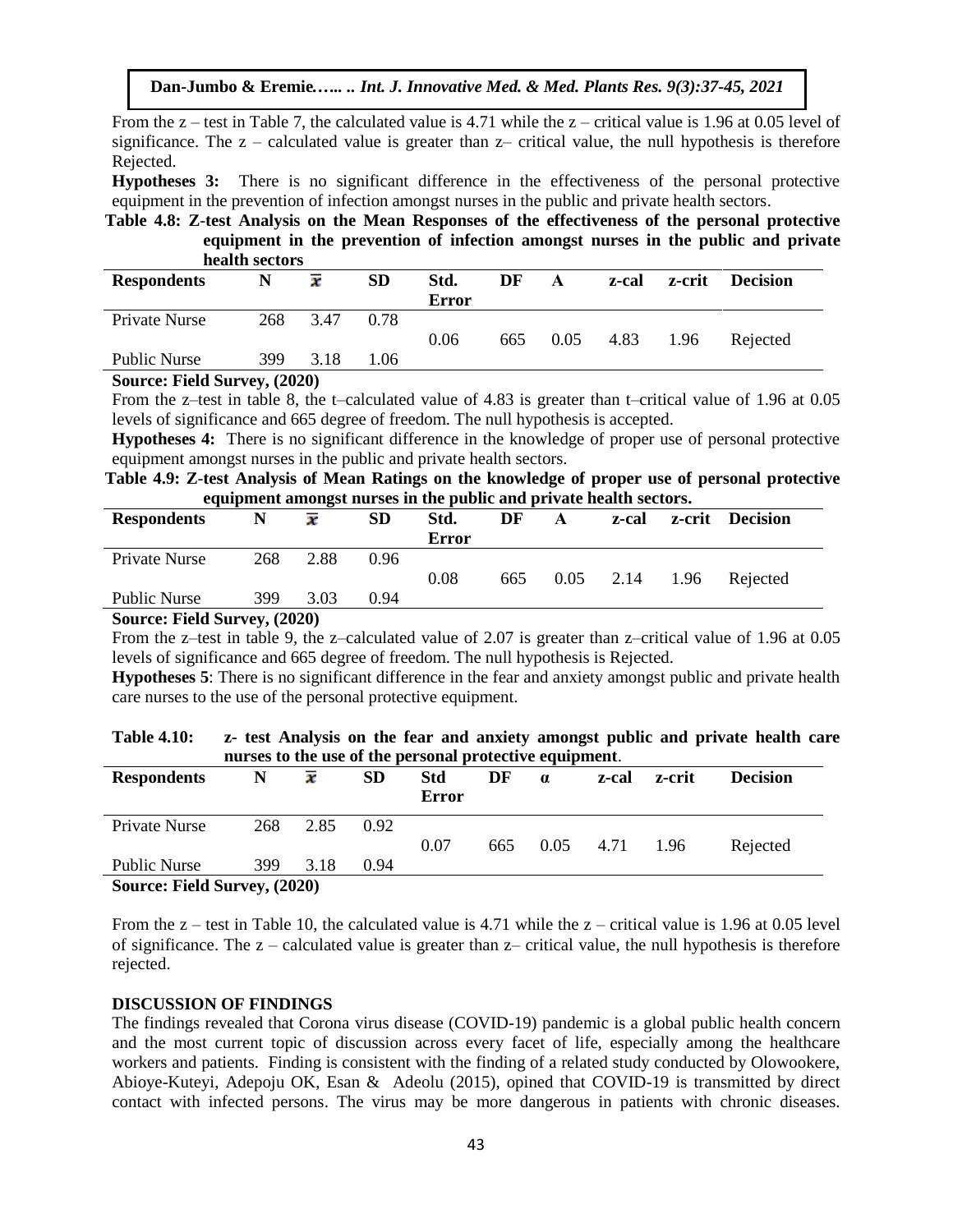COVID-19 is transmitted by dealing with domestic animals. Most of the participants identified colleagues and social media as the major sources of information about COVID-19 pandemic. Almost all the participants knew that the disease can be transmitted from one person to another and that once infected, death is not imminent. Most of the participants agreed that COVID-19 cannot be confirmed without a laboratory test.

Based on findings it was revealed that the fear of healthcare workers towards COVID-19 pandemic is reinforced by inadequate work place safety and inadequate hospital infection prevention and control policy. Consequently, majority of the participants strongly agreed that there was high possibility of getting the infection in the hospitals. These findings are in agreement with finding in a similar study conducted by Zegarra, Chino & Ames (2020)). There was inadequate disease surveillance policy put in place by the government, though in Rivers State, the government strongly enforced the lockdown period to curtail the spread of the disease. Majority of the participants strongly disagreed that there was adequate testing centers and contact tracing as at the time of this study.

# **CONCLUSION**

Based on findings of this study it is concluded that counselor seeks to inform nurses of the right PPE to use, depending on their care setting and the procedures undertaken. Counselor provides extensive instruction on the use of PPE for standard care or when carrying out an AGP, or working in an area of high risk, during the COVID-19 pandemic. Appropriate and timely provision of effective PPE, alongside strict hand hygiene, will contribute to reducing the impact of COVID-19 in both human and economic terms. Whenever the vaccine is available, it should be mandatory for all health care professionals

Also, financial insecurity should be addressed by providing insurance coverage for all health worker. Even, the hazard allowance should be increased as these will boost the morale of the workers and encourage them to function effectively and maximally

# **RECOMMENDATIONS**

Based on above conclusions, it is recommended that:

- 1. The need for government to adequately supply PPE is paramount in protecting patients and Nurses
- 2. Treatment of confirmed cases should be initiated promptly following the recommended treatment protocol of the state (Self-medication should be avoided).
- 3. PPE guidance in relation to COVID-19 has been updated in order to ensure healthcare professionals use PPE effectively to ensure their own and patient safety, to maximise efficient use of PPE resource
- 6. Nurses should ensure they are familiar with the updated PPE guidelines, relevant to their area of practice, alongside local policy to ensure the appropriate use of PPE and to limit risk of COVID-19 transmission

# **REFERENCES**

- Abdulrahman, T. (2016). No Title. In *Edmodo As a Supplementary Tool in EFL Teaching* (pp. All Africa Global Media (2020). Nigeria: protecting Nursesagainst covid-19. (all Africa.com)
- Aiello, A. E., Coulborn, R. M., Perez, V., & Larson, E. L. (2008). Effect of hand hygiene on infectious disease risk in the community setting: A meta-analysis. American Journal of Public Health, 98(8), 1372-1381

Bainbridge, L. (2018). When should personal protective equipment (PPE) be used in healthcare?

Bhagvathula AS, Aldhaleei WA, Rahmani J, Mahabadi MA, Bandari DK (2020) Knowledge and Perceptions of COVID-19 Among Health care workers: A cross-sectional study. JMIR Public Health and Surveillance 6: e19160.